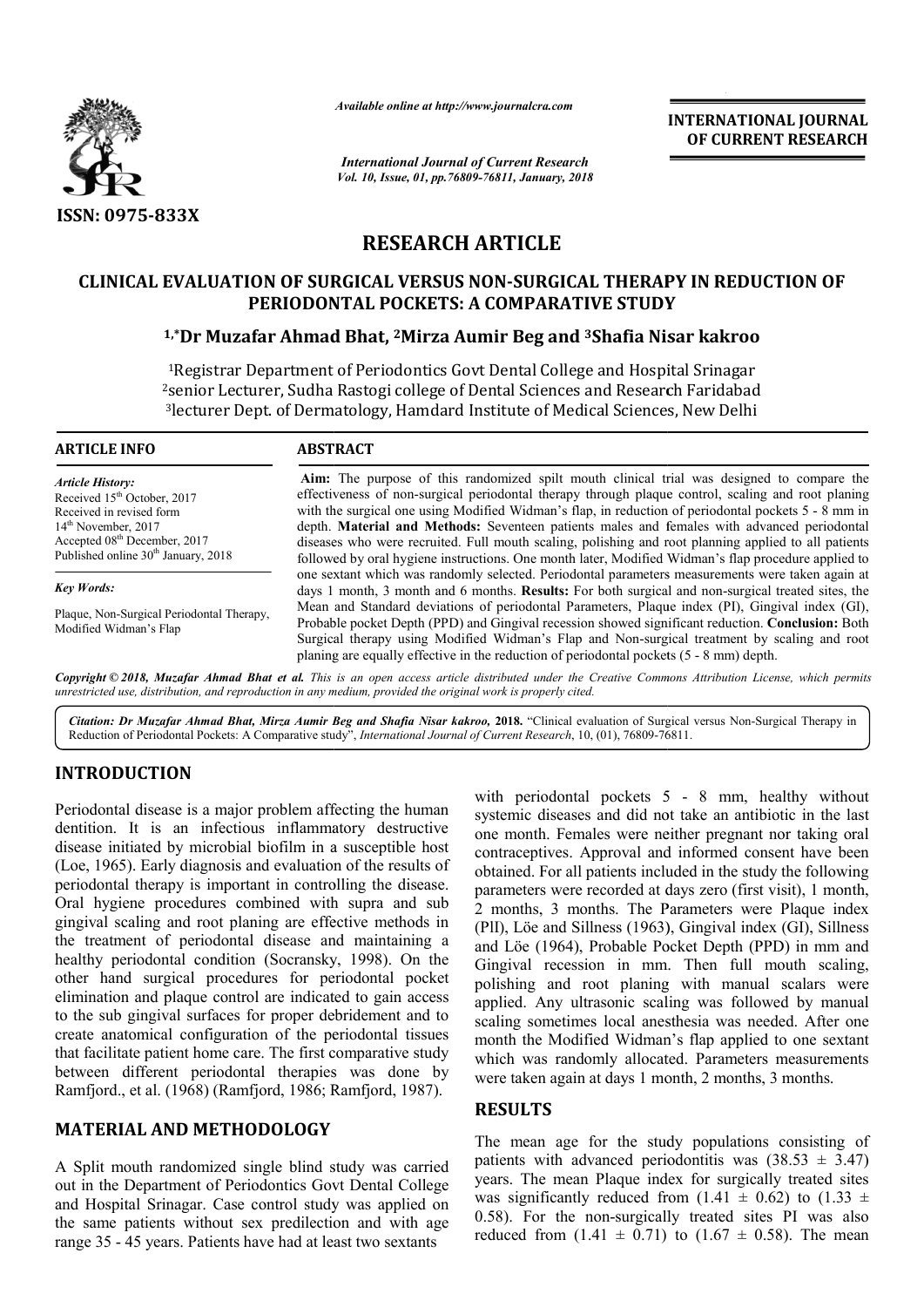Gingival index of surgically treated sites showed reduction from  $(2.00 \pm 0.35)$  to  $(2.00 \pm 0.00)$ . Whereas the nonsurgically treated sites showed the same reduction of the mean of GI from  $(1.94 \pm 0.34)$  to  $(2.00 \pm 0.00)$ . The three months observations of Probable pocket depth showed an overall reduction in pocket depth for both groups. The reduction was greater for the non-surgically treated sites from  $(5.18 \pm 0.95)$  to  $(5.00 \pm 2.65)$  however no statistical insignificant difference between the surgical treated sites that was reduced from  $(5.71 \pm 0.99)$  to  $(5.33 \pm 1.53)$  and the Non-surgical groups was observed. The surgical technique chosen seems to have limited influence upon changes in clinical attachment gain. The mean and standard deviation measurements of Gingival recession was greater in the surgically treated sites from  $(1.35 \pm 0.87)$  to  $(2.33 \pm 3.21)$ compared to non-surgical treated sites  $(2.00 \pm 1.22)$  to  $(2.33)$  $±$  4.04), but there was no statistical significant difference between the two groups.

#### **Table 2. Means and standard deviations of Plaque Index among participants at different visits**

| Days    | Surgical $X\pm SD$ | Non-surgical $X\pm SD$ | p-value |
|---------|--------------------|------------------------|---------|
|         | $1.41 \pm 0.62$    | $1.41 \pm 0.71$        | 1.00    |
| 1 month | $1.11 \pm 0.60$    | $1.22 \pm 0.44$        | 0.66    |
| 3 month | $1.33 \pm 0.58$    | $1.67 \pm 0.58$        | 0.52    |

**Table 3. Means and standard deviations of Gingival Index among participants at different visit**

| Days     | Surgical $X\pm SD$ | Non-surgical $X\pm SD$ | p-value |
|----------|--------------------|------------------------|---------|
|          | $2.00 \pm 0.35$    | $1.94 \pm 0.43$        | 0.67    |
| l month. | $1.98 \pm 0.33$    | $2.00 \pm 0.00$        | 0.58    |
| 3 month  | $2.00 \pm 0.00$    | $2.00 \pm 0.00$        | 0.3     |

**Table 4. Means and standard deviations of Probable Pocket Depth in (mm) among participants at different visits.**  $X \pm SD$ .

| Days    | Surgical $X\pm SD$ | Non-surgical $X\pm SD$ | p-value |
|---------|--------------------|------------------------|---------|
|         | $5.71 \pm 0.99$    | $5.18 \pm 0.95$        | 0.12    |
| 1 month | $5.22 \pm 1.64$    | $4.89 \pm 1.36$        | 0.65    |
| 3 month | $5.33 \pm 1.53$    | $5.00 \pm 2.65$        | 0.86    |

**Table 5. Means and standard deviations of Gingival Recession in (mm) among participants at different visits**

| Days    | Surgical $X\pm SD$ | Non-surgical $X\pm SD$ | p-value |
|---------|--------------------|------------------------|---------|
|         | $1.35 \pm 0.87$    | $2.00 \pm 1.22$        | 0.20    |
| month   | $1.78 \pm 1.20$    | $1.56 \pm 1.24$        | 0.70    |
| 3 month | $2.33 \pm 3.21$    | $2.33 \pm 4.04$        | 0.01    |

#### **DISCUSSION**

The present study showed reduction in mean pocket depth at non-surgically treated sites from  $(5.18 \pm 0.95)$  to  $(5.00 \pm 0.95)$ 2.65). However no statistical insignificant difference between the surgical treated sites that was reduced from  $(5.71 \pm 0.99)$  to  $(5.33 \pm 1.53)$  was observed. Cercek et al. in 1984 when evaluated the effects of oral hygiene and surface root planing in a two years study, they concluded that bulk of effects of therapy were derived from surface root planing SRP. More over this study resulted in no statistical difference between surgical and non-surgical treated groups in reduction of periodontal pockets depth and CAL gain however Becker W., et al. (1988) in their longitudinal study

comparing surface root planing with Modified Widman's flap, osseous surgery and APF they concluded that both surgical procedures were equally effective while surface root planning was less effective in reducing periodontal pockets depth.

On the other hand the results of this study were similar to the studies done by Roslling, 1983, who compared the effectiveness of surgical and non-surgical treatments using MWF. They concluded that surgical treatment resulted in more reduction of PD and CAL gain than surface root planing in two years duration (Lindhe, 1982; Lindhe, - .1984; Rosling, 1976). However a five years follow up studies by Lindhe., et al. (1986) showed no statistical difference in PD reduction and CAL gain was observed between the surgical and non-surgical treated groups.

#### **Conclusion**

Both Surgical and Non-surgical scaling and root planing are equally effective in the reduction of periodontal pockets (5 – 8 mm) depth. Gingival recession is apparent following the surgical treatment. surgery, should be limited to cases where non-surgical treatment failed. If the success of the periodontal therapy is to be insured. If a pronounced reduction in pocket depth is required the Modified Widman's Flap procedure may not be the appropriate treatment and more definitive surgical procedures should be applied.

### **REFERENCES**

- Loe HE., et al. 1965. "Experimental Gingivitis in Man". Journal of Periodontology 36.3 177-187.
- Socransky SS., et al., 1998. "Microbial complexes in subgingival plaque". Journal of Clinical Periodontology 25.2 134- 144.
- Ramfjord SP. et al., 1986. "Subgingival curttage versus surgical elimination of periodontal pockets". Journal of Periodontology 39.3 167-75.
- Ramfjord SP., et al. "Four modalities of periodontal treatment compared over five years". Journal of Clinical Periodontology 14.8 (1987): 445-452.
- Cercek JF., et al. "Relative effects of plaque control and instrumentation on the clinical prameters of human periodontal disease". Journal of Clinical Periodontology 10.1 (1983): 46-56.
- Becker W., et al "Longitudinal study comparing scaling osseous surgery and Modified Widmans procedures. Results after one year". Journal of Periodontology 59.6 (1988): 351-365.
- Rosling B. "Periodontally treated dentitions Their maintenance and prognosis". International Dental Journal 33.2 (1983): 147- 151.
- Lindhe J., et al. "Healing following surgical versus nonsurgical treatment of periodontal disease. A clinical study". Journal of Clinical Periodontology 9.2 (1982): 115-128.
- Lindhe J., et al. "Long term effect of surgical/non-surgical treatment of periodontal disease". Journal of Clinical Periodontology 11.7 (1984): 448-458.